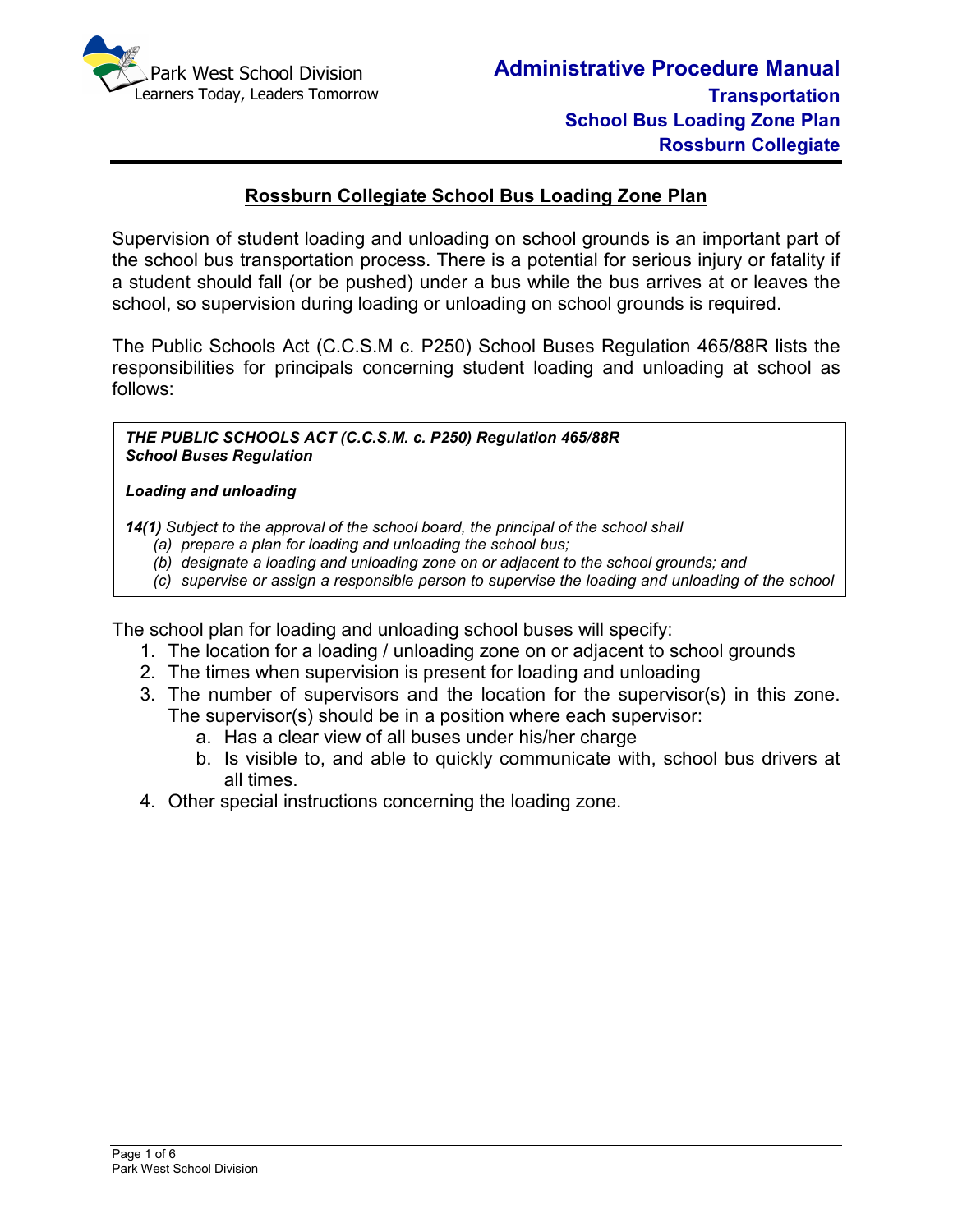

# **Loading Zone Plan**

# **School:** ROSSBURN COLLEGIATE

### **Transportation Contacts:**

- 1. Transportation Supervisor (204) 842-2111 office, (204) 821-5004 cell
- 2. Transportation Assistant (204) 842-2104

**Loading zone location:** BUS LOOP, NORTH OF SCHOOL

**Supervision times:** 8:35 a.m. to 8:50 a.m.3:10 p.m. to 3:20 p.m.

#### **TO BE FILLED OUT BY THE SCHOOL:**

| <b>Supervisor</b> | <b>Location</b><br>(Marked with an ``X``) | <b>Schedule</b><br>(a.m. / p.m.) | Alternate person |
|-------------------|-------------------------------------------|----------------------------------|------------------|
|                   |                                           |                                  |                  |
|                   |                                           |                                  |                  |
|                   |                                           |                                  |                  |
|                   |                                           |                                  |                  |
|                   |                                           |                                  |                  |
|                   |                                           |                                  |                  |
|                   |                                           |                                  |                  |
|                   |                                           |                                  |                  |
|                   |                                           |                                  |                  |
|                   |                                           |                                  |                  |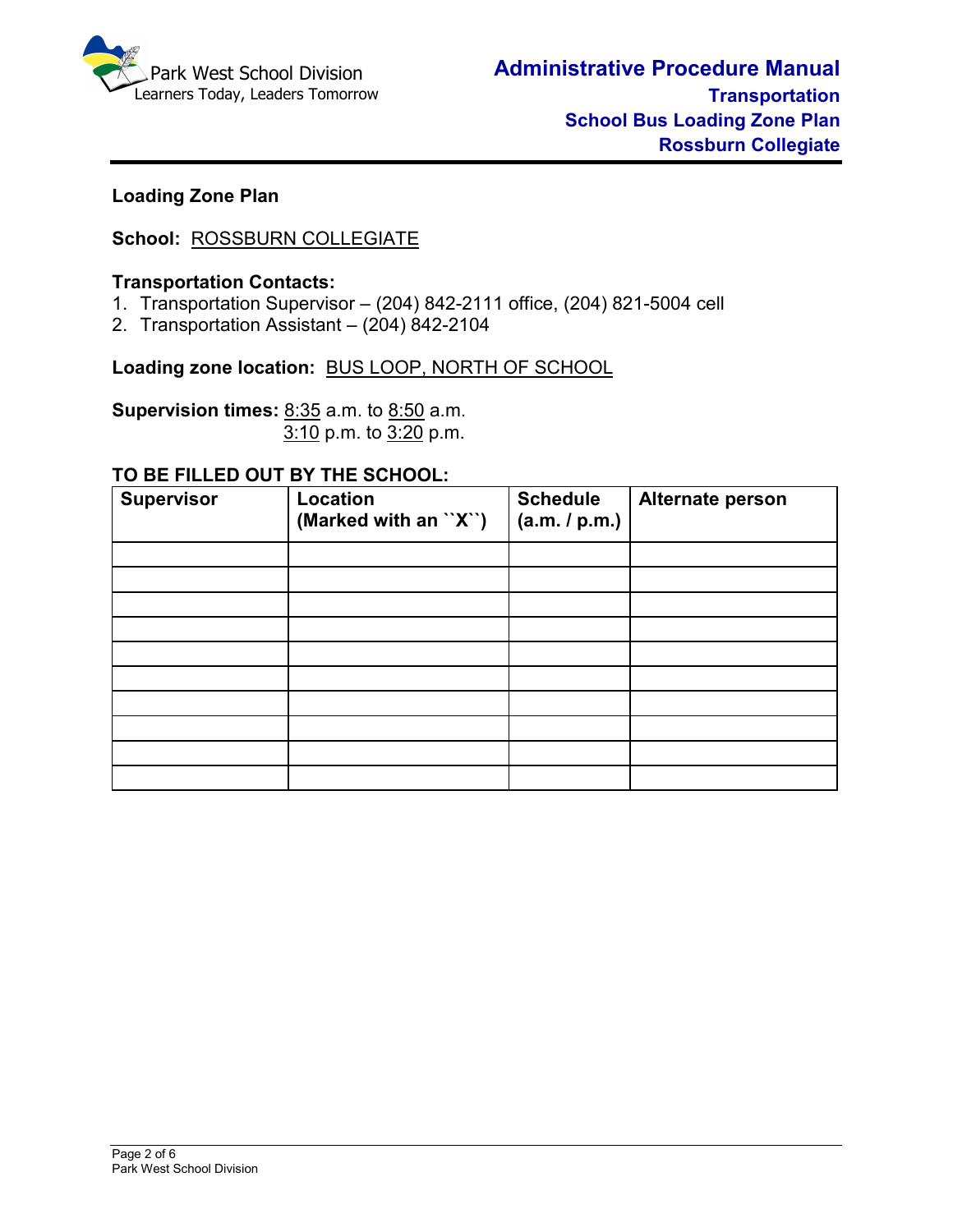

#### **Unloading**



### **Unloading – Special Instructions**

- 1. Unloading Process:
	- a. Buses enter the bus loop from PR264 and unload by the north doors at Rossburn Collegiate.
	- b. Buses unload at Rossburn Elementary first by 8:45am before proceeding to the Collegiate at approximately 8:50am.
	- c. Supervisor stands outside of the doors on the north side of the school in clear view of the bus driver(s).
- 2. Parent drop-off / Student Parking / Staff Parking:
	- a. Parents drop students off / students park in front of the main entrance doors on the east side of the school.
	- b. Staff park on the west side of the Collegiate and have to travel through the bus loop to park. Staff vehicles must stop and wait for buses to load or unload when red loading lights are flashing before proceeding to the staff parking area.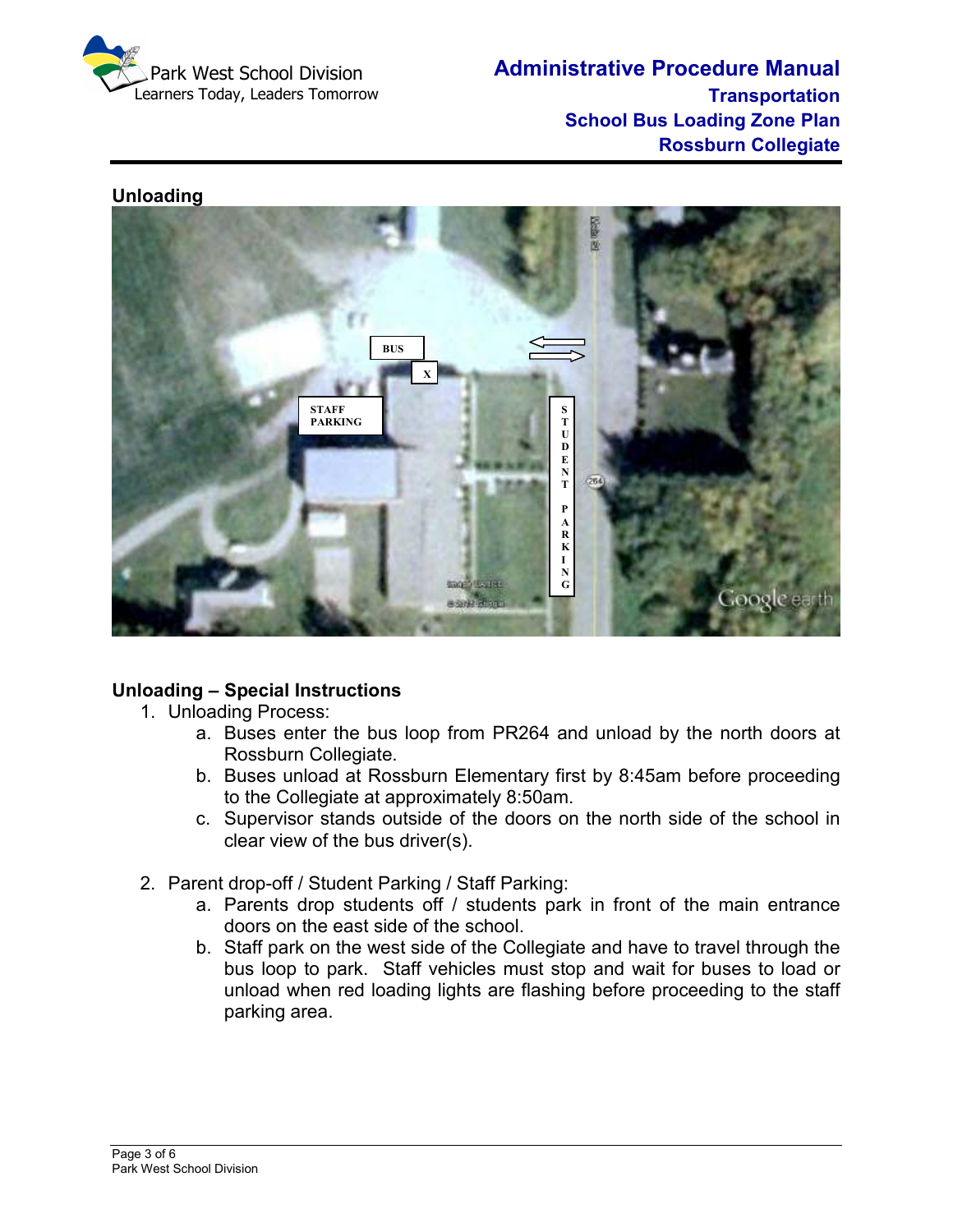

- 3. Town students:
	- a. Town students arrive at the school via the sidewalk along PR 264. Students are not permitted to walk in the bus loop in loading or unloading times.
	- b. Crossing guards are not used at Rossburn Collegiate.

### **Unloading – General Instructions**

- 1. The supervisor(s) is/are expected to be on duty just prior to the buses arriving. Supervisor(s) may watch for the arrival of the first bus from inside the school, but must be in position when the bus has entered the loading zone.
- 2. Arrival times vary within a specified range of unloading times; supervision must be provided for the entire duration as set out in the plan. Due to any extenuating circumstances on any given day, this period may be further expanded beyond normal times.
- 3. Unload only one bus at a time, even if two or more are present. Bus Drivers are not to unload students until a supervisor is present.
- 4. The supervisor(s) is/are to stay clear of the bus's path, maintain the designated location, and ensure that students exit the bus leading directly away from the entrance door to a safe area.
- 5. Watch for pushing or shoving. Report any misconduct in the loading zone to the principal or designate.
- 6. Once the driver indicates the bus is empty, scan under the bus. Be sure to look at the bottom of all six wheels.
- 7. Direct the school bus driver to proceed when it is clear and safe to do so.
	- a. Give the driver the thumbs-up sign to indicate "All clear".
	- b. If not, put both hands out, palms toward the driver, in a "Stop Do Not Move" sign.
- 8. Watch the bus until it leaves the loading zone.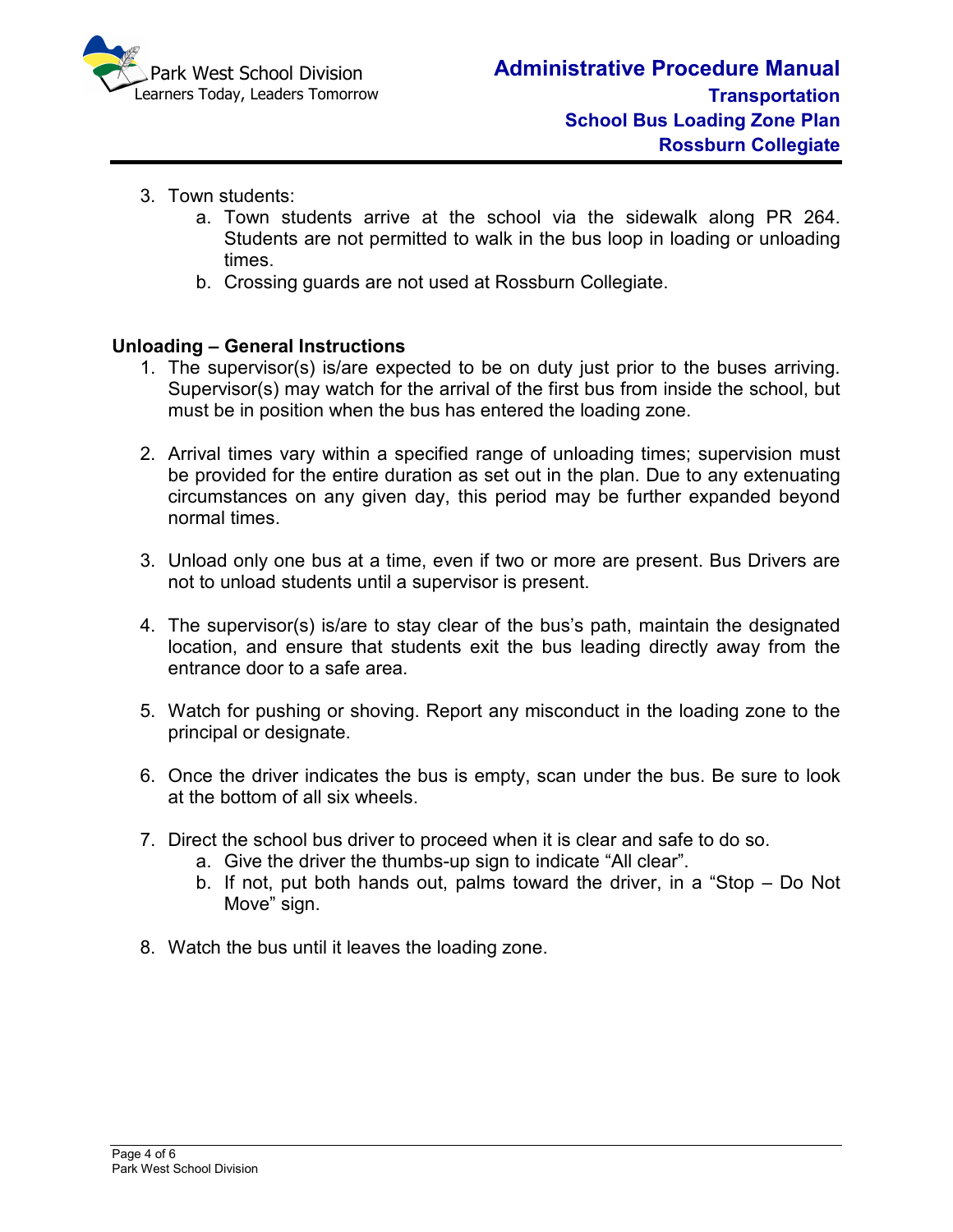

#### **Loading**



# **Loading – Special Instructions:**

- 1. Loading Process:
	- a. The RO1, RO5, and RO11 buses load at Rossburn Elementary School first in the afternoon. After loading at RES, the buses arrive at Rossburn Collegiate at approximately 3:15pm, and will line up with two buses facing east and two buses facing south in a semi-circle shape to create a safe loading zone for all students to walk out to the front of all buses.
	- c. Dismissal bell for bus students rings at 3:13pm and bus students begin loading at 3:15pm when the buses arrive from RES. Buses depart by approximately 3:20pm when the supervisor waves to the front driver to depart. The WW bus leaves first, followed by RO11, RO1 and RO5.
	- d. Supervisor stands outside of the school doors on the north side of the school in clear view of the bus driver(s).
	- e. In conjunction with the school bus driver checking his/her passenger list, the supervisor will determine that all students have loaded the appropriate bus and indicate that the buses may safely proceed away from the loading zone.
		- i. If a student misses his/her bus, the school contacts the Division office to contact the bus driver by cell phone. If contact can't be made with the bus driver, the school contacts parents to arrange for alternate transportation for the student.